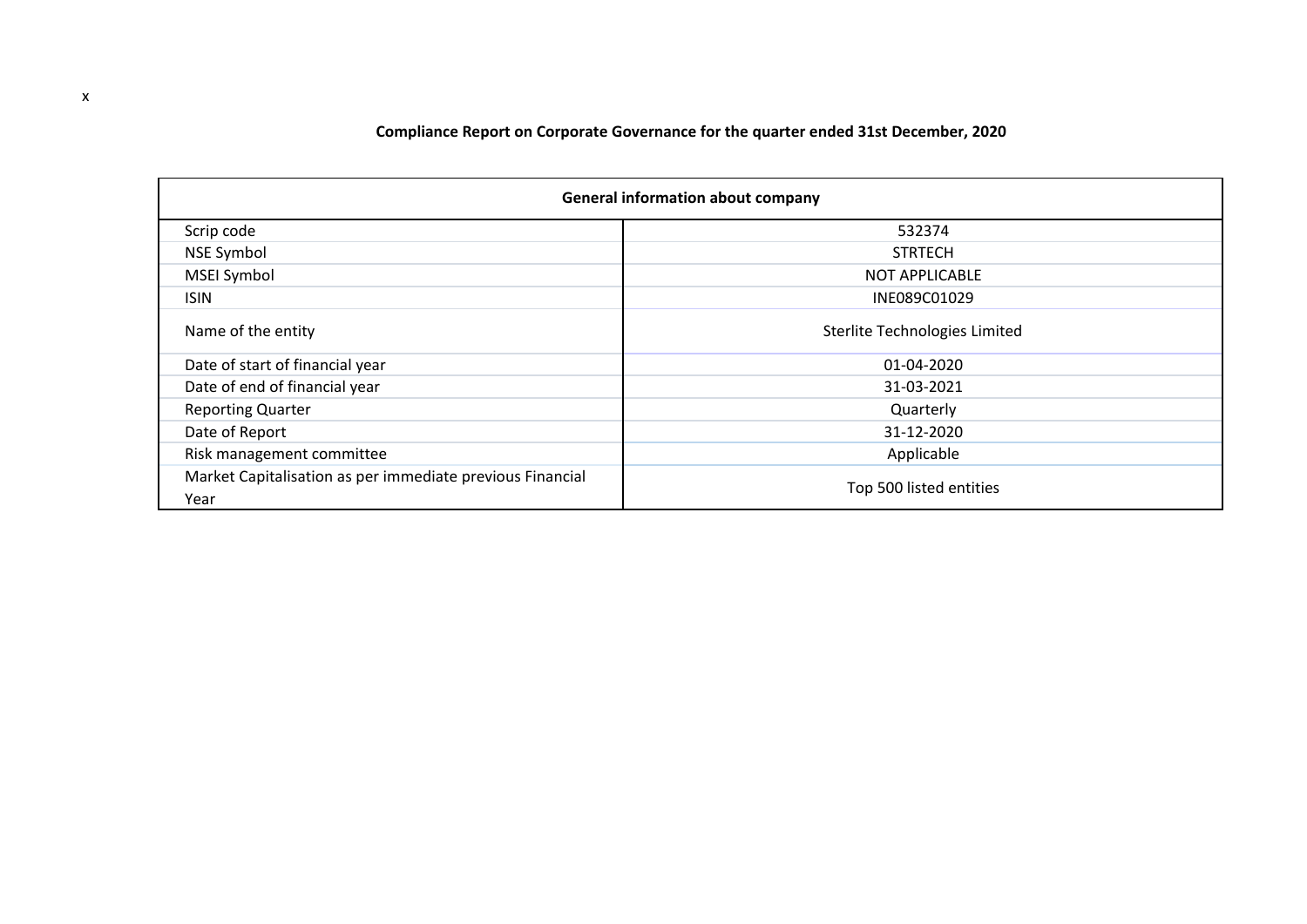#### **Annexure I Annexure 1 to be submitted by listed entities on quarterly basis I. Composition of Board of Directors**

The company has regular chairperson who is not related to MD & CEO

| Sr.No. | r./ Ms.)<br>1 Mr. | <b>Title(M Name of Director</b><br>Anil Kumar Agarwal | PAN<br>AFWPA3200K | <b>DIN</b><br>00010883 | Category of<br><b>Directors</b><br>Chairman Non- | Date of Birth<br>07-09-1952 | Whehter<br><b>Resolution under</b><br>17(1A) passed<br><b>NA</b> | <b>Initial Date of</b><br>Appointment<br>30-10-2006 | Date of Re-<br>appointment | Cessati<br>lon | Date of Tenure No. of<br>lof<br>r (in | <b>Directorshps</b><br>Directo in listed<br>entities<br>months including this<br>listed entity<br>(Refer Reg.<br>17A of the<br>Lising<br><b>Regulations</b> ) | No. of<br>Independ<br>ent<br>hip in<br>listed<br>entities<br>$\Omega$ | No. of<br><b>Memberships in</b><br>Audit/<br>Directors Stakeholder<br>Relationship<br><b>Committees</b><br>including this<br>listed entity<br>(Refer regulation<br>26(1) of Listing<br><b>Regulation</b> ) | No. of post of<br>Chairperson in<br>Audit/Stakeholder<br>Committee held in<br>listed entities<br>including this listed<br>entity (Refer<br>regulation 26(1) of<br><b>Listing Regulation</b> )<br>$\mathcal{C}$ |
|--------|-------------------|-------------------------------------------------------|-------------------|------------------------|--------------------------------------------------|-----------------------------|------------------------------------------------------------------|-----------------------------------------------------|----------------------------|----------------|---------------------------------------|---------------------------------------------------------------------------------------------------------------------------------------------------------------|-----------------------------------------------------------------------|------------------------------------------------------------------------------------------------------------------------------------------------------------------------------------------------------------|----------------------------------------------------------------------------------------------------------------------------------------------------------------------------------------------------------------|
|        |                   |                                                       |                   |                        | Executive - Non<br>Independent<br>Director       |                             |                                                                  |                                                     |                            |                |                                       |                                                                                                                                                               |                                                                       |                                                                                                                                                                                                            |                                                                                                                                                                                                                |
|        | 2 Mr.             | Arun Todarwal                                         | AAGPT5697L        | 00020916               | Non-Executive -<br>Independent<br>Director       | 16-06-1957                  | <b>NA</b>                                                        | 01-04-2014                                          | 01-04-2019                 |                | 81                                    |                                                                                                                                                               | 3                                                                     | 8                                                                                                                                                                                                          |                                                                                                                                                                                                                |
|        | 3 Mr.             | A. R. Narayanaswamy                                   | AABPA7873L        | 00818169               | Non-Executive -<br>Independent<br>Director       | 22-12-1951                  | <b>NA</b>                                                        | 01-04-2014                                          | 01-04-2019                 |                | 81                                    |                                                                                                                                                               |                                                                       |                                                                                                                                                                                                            |                                                                                                                                                                                                                |
|        | 4 Mr.             | Sandip Das                                            | AAJPD3650J        | 00116303               | Non-Executive -<br>Independent<br>Director       | 11-01-1958                  | <b>NA</b>                                                        | 16-10-2017                                          |                            |                | 39                                    |                                                                                                                                                               | $\mathcal{P}$                                                         | $\mathbf{a}$                                                                                                                                                                                               | $\mathcal{C}_{\mathcal{C}}$                                                                                                                                                                                    |
|        | 5 Ms.             | Kumud Srinivasan                                      | ALHPS3418G        | 06487248               | Non-Executive -<br>Independent<br>Director       | 07-02-1960                  | <b>NA</b>                                                        | 22-05-2018                                          |                            |                | 32                                    |                                                                                                                                                               |                                                                       |                                                                                                                                                                                                            |                                                                                                                                                                                                                |
|        | 6 Mr.             | Pravin Agarwal                                        | ADCPA9816F        | 00022096               | <b>Executive Director</b>                        | 16-10-1954                  | <b>NA</b>                                                        | 30-10-2006                                          |                            |                |                                       |                                                                                                                                                               | $\mathbf 0$                                                           |                                                                                                                                                                                                            |                                                                                                                                                                                                                |
|        | 7 Mr.             | Anand Agarwal                                         | ACNPA6974C        | 00057364               | <b>Executive Director</b>                        | 07-08-1967                  | <b>NA</b>                                                        | 30-07-2009                                          |                            |                |                                       |                                                                                                                                                               | $\Omega$                                                              |                                                                                                                                                                                                            |                                                                                                                                                                                                                |
|        | 8 Mr.             | Pratik Agarwal                                        | ADYPA7745D        | 03040062               | Non-Executive - Non<br>Independent<br>Director   | 02-12-1982                  | <b>NA</b>                                                        | 26-04-2013                                          |                            |                |                                       |                                                                                                                                                               | $\Omega$                                                              | з                                                                                                                                                                                                          |                                                                                                                                                                                                                |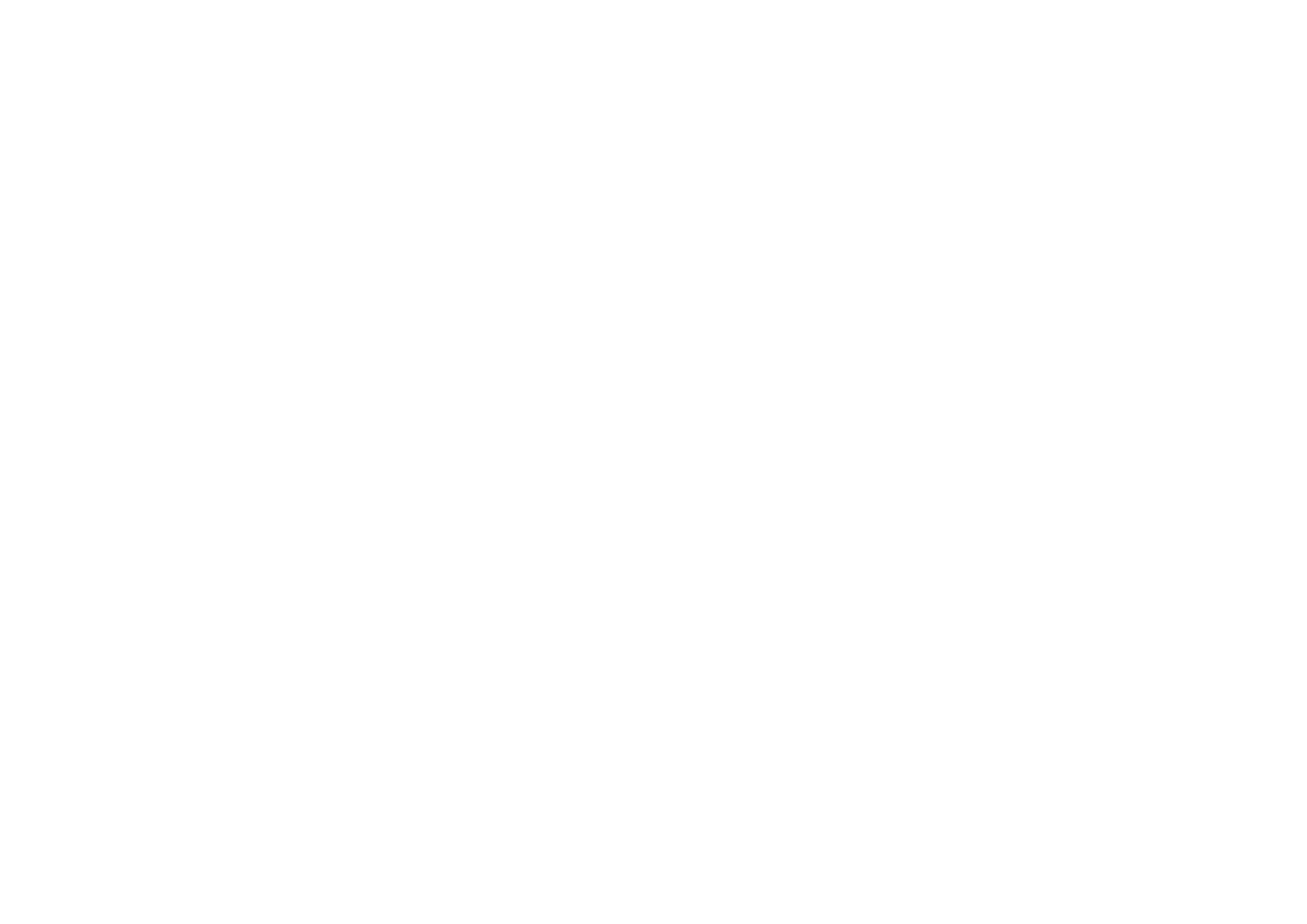# **Annexure I II. Composition of Committees Audit Committee**

### The Audit Committee has a Regular Chairperson

| Sr. No. | <b>DIN Number</b> | Name of Committee | <b>Category 1 of Directors</b>          | Category 2 of    | Date of Appointment Date of Cessation |  |
|---------|-------------------|-------------------|-----------------------------------------|------------------|---------------------------------------|--|
|         |                   | <b>Member</b>     |                                         | <b>Directors</b> |                                       |  |
|         | 1 008 18 169      | A R Naryanaswamy  | Non-Executive - Independent Chairperson |                  | 30-04-2007                            |  |
|         |                   |                   | <b>Director</b>                         |                  |                                       |  |
|         | 2 00022096        | Pravin Agarwal    | Executive Director                      | Member           | 30-04-2007                            |  |
|         | 3100020916        | Arun Todarwal     | Non-Executive - Independent Member      |                  | 25-01-2003                            |  |
|         |                   |                   | <b>Director</b>                         |                  |                                       |  |
|         | 4 00116303        | Sandip Das        | Non-Executive - Independent   Member    |                  | 16-10-2017                            |  |
|         |                   |                   | <b>Director</b>                         |                  |                                       |  |

#### **Nomination and Remuneration Committee**

The Nomination and Remuneration Committee has a Regular Chairperson

| Sr. No. | <b>DIN Number</b> | Name of Committee       | <b>Category 1 of Directors</b>          | Category 2 of    | Date of Appointment Date of Cessation |  |
|---------|-------------------|-------------------------|-----------------------------------------|------------------|---------------------------------------|--|
|         |                   | <b>Member</b>           |                                         | <b>Directors</b> |                                       |  |
|         | 1 00116303        | Sandip Das              | Non-Executive - Independent Chairperson |                  | 16-10-2017                            |  |
|         |                   |                         | <b>Director</b>                         |                  |                                       |  |
|         | 200020916         | Arun Todarwal           | Non-Executive - Independent Member      |                  | 25-01-2003                            |  |
|         |                   |                         | <b>Director</b>                         |                  |                                       |  |
|         | 3 008 18 169      | A R Narayanaswamy       | Non-Executive - Independent Member      |                  | 30-04-2007                            |  |
|         |                   |                         | <b>Director</b>                         |                  |                                       |  |
|         | 4 0 648 7248      | <b>Kumud Srinivasan</b> | Non-Executive - Independent Member      |                  | 24-10-2018                            |  |
|         |                   |                         | Director                                |                  |                                       |  |

### **Stakeholder Relationship Committee**

The Stakeholder Relationship Committee has a Regular Chairperson

| ISr. No. | <b>IDIN Number</b> | <b>Name of Committee</b> | <b>Category 1 of Directors</b>          | Category 2 of    | Date of Appointment Date of Cessation |  |
|----------|--------------------|--------------------------|-----------------------------------------|------------------|---------------------------------------|--|
|          |                    | <b>Member</b>            |                                         | <b>Directors</b> |                                       |  |
|          | 106487248          | <b>Kumud Srinivasan</b>  | Non-Executive - Independent Chairperson |                  | 22-05-2018                            |  |
|          |                    |                          | Director                                |                  |                                       |  |
|          | 2 00020916         | Arun Todarwal            | Non-Executive - Independent   Member    |                  | 09-10-2003                            |  |
|          |                    |                          | Director                                |                  |                                       |  |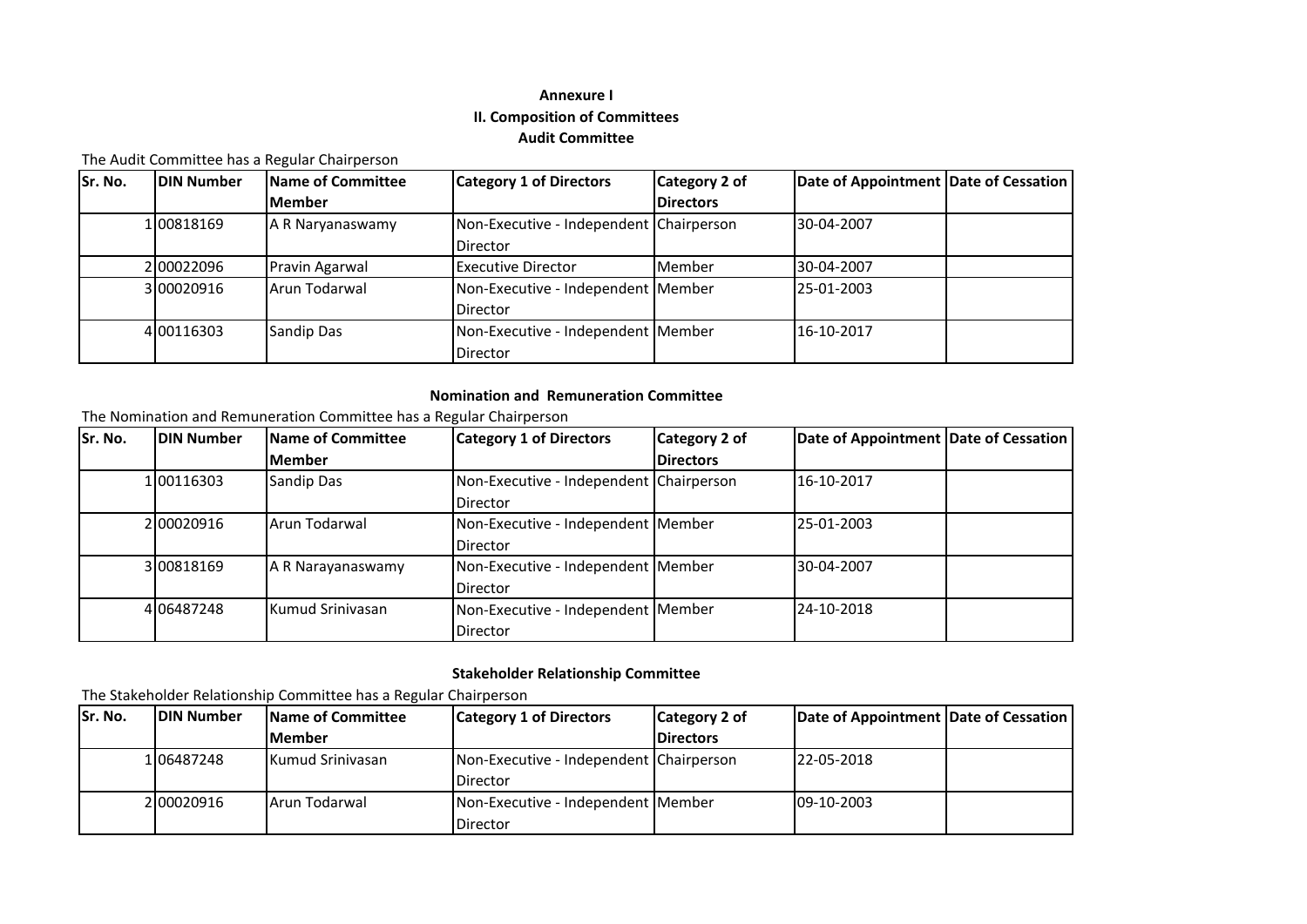| 3 00116303 | <b>Sandip Das</b>     | Non-Executive - Independent   Member |         | 16-10-2017        |  |
|------------|-----------------------|--------------------------------------|---------|-------------------|--|
|            |                       | Director                             |         |                   |  |
| 4100022096 | <b>Pravin Agarwal</b> | Executive Director                   | lMember | <b>25-10-2005</b> |  |
|            |                       |                                      |         |                   |  |

## **Risk Management Committee**

## The Risk Management Committee has a Regular Chairperson

| Sr. No. | DIN Number | <b>Name of Committee</b> | <b>Category 1 of Directors</b>          | Category 2 of    | Date of Appointment Date of Cessation |  |
|---------|------------|--------------------------|-----------------------------------------|------------------|---------------------------------------|--|
|         |            | <b>Member</b>            |                                         | <b>Directors</b> |                                       |  |
|         | 106487248  | <b>Kumud Srinivasan</b>  | Non-Executive - Independent Chairperson |                  | 24-10-2019                            |  |
|         |            |                          | <b>Director</b>                         |                  |                                       |  |
|         | 200020916  | Arun Todarwal            | Non-Executive - Independent Member      |                  | 24-10-2019                            |  |
|         |            |                          | <b>Director</b>                         |                  |                                       |  |
|         | 3 00116303 | Sandip Das               | Non-Executive - Independent Member      |                  | 24-10-2019                            |  |
|         |            |                          | <b>Director</b>                         |                  |                                       |  |
|         |            |                          |                                         |                  |                                       |  |
|         |            |                          |                                         |                  |                                       |  |
|         | 4 00057364 | <b>Anand Agarwal</b>     | <b>Executive Director</b>               | Member           | 24-10-2019                            |  |
|         |            |                          |                                         |                  |                                       |  |
|         | 5 03401046 | Mihir Modi               | Chief Financial Officer                 | Member           | 22-10-2020                            |  |
|         |            |                          |                                         |                  |                                       |  |

# **Sustainability and Corporate Social Responsibility Committee**

The Sustainability and Corporate Social Responsibility Committee has a Regular Chairperson

| Sr. No. | <b>DIN Number</b> | Name of Committee    | <b>Category 1 of Directors</b>                        | Category 2 of    | Date of Appointment Date of Cessation |  |
|---------|-------------------|----------------------|-------------------------------------------------------|------------------|---------------------------------------|--|
|         |                   | <b>Member</b>        |                                                       | <b>Directors</b> |                                       |  |
|         | 100020916         | Arun Todarwal        | Non-Executive - Independent Chairperson<br>Director   |                  | 30-04-2014                            |  |
|         | 2 008 18 169      | A R Narayanaswamy    | Non-Executive - Independent Member<br><b>Director</b> |                  | 30-04-2014                            |  |
|         | 3 00022096        | Pravin Agarwal       | <b>Executive Director</b>                             | Member           | 30-04-2014                            |  |
|         | 4 00057364        | <b>Anand Agarwal</b> | <b>Executive Director</b>                             | Member           | 30-04-2014                            |  |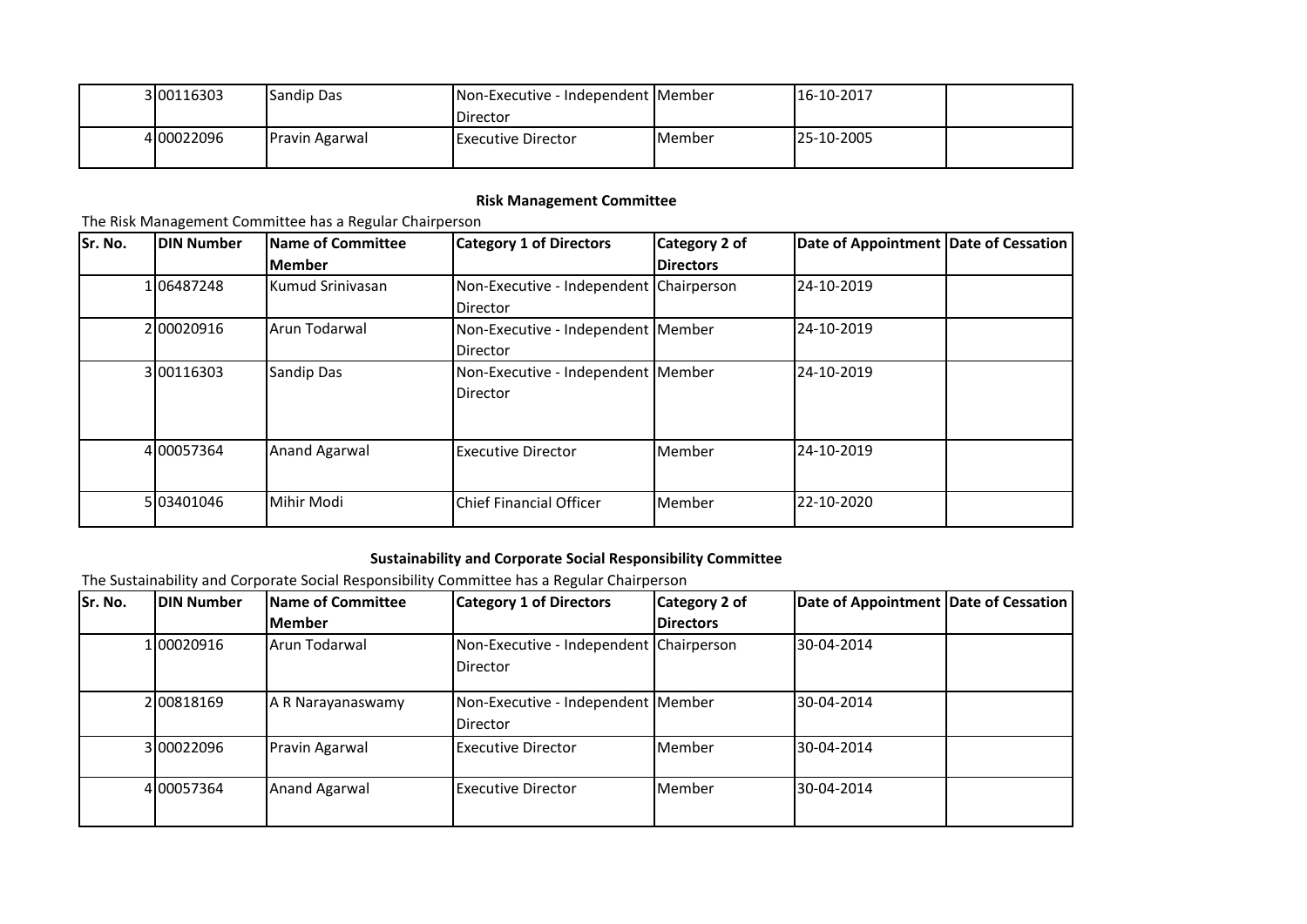|     |                                                                                                                  |                                                                                      | Annexure I                               |                                       |                                                                      |   |
|-----|------------------------------------------------------------------------------------------------------------------|--------------------------------------------------------------------------------------|------------------------------------------|---------------------------------------|----------------------------------------------------------------------|---|
|     |                                                                                                                  |                                                                                      | III. Meeting of BOD                      |                                       |                                                                      |   |
| Sr. | Date(s) of Meeting<br>(Dates of Previous<br><b>Quarter and Current</b><br>Quarter are in<br>Chronological Order) | Maximum gap<br>between any two<br>consecutive meetings Quorum<br>(in number of days) | Whether<br>requirement of<br>Met(Yes/NO) | Number of<br><b>Directors Present</b> | No.of<br>Independent<br><b>Directors</b><br>Attending the<br>Meeting |   |
|     | 23-07-2020                                                                                                       |                                                                                      | Yes                                      |                                       |                                                                      | 4 |
|     | 05-10-2020                                                                                                       |                                                                                      | 73 Yes                                   |                                       |                                                                      | 4 |
| 3   | 22-10-2020                                                                                                       |                                                                                      | 16 Yes                                   | 6                                     |                                                                      | 4 |

## **Annexure I**

|  | IV. Meeting of Committees |
|--|---------------------------|
|--|---------------------------|

| Sr. | Name of Committee | Date(s) of Meeting         | Maximum gap     | Whether        | Number of         | No.of            |
|-----|-------------------|----------------------------|-----------------|----------------|-------------------|------------------|
|     |                   | (Dates of Previous         | between any two | requirement of | Directors Present | Independ         |
|     |                   | <b>Quarter and Current</b> | consecutive     | Quorum         |                   | ent              |
|     |                   | Quarter are in             | meetings (in    | Met(Yes/NO)    |                   | <b>Directors</b> |
|     |                   | Chronological Order)       | number of days) |                |                   | Attending        |
|     |                   |                            |                 |                |                   | <b>Ithe</b>      |
|     |                   |                            |                 |                |                   | <b>Meeting</b>   |
|     | 1 Audit Committee | 22-07-2020                 |                 | Yes            |                   | 31               |
|     | 2 Audit Committee | 05-10-2020                 |                 | 74 Yes         |                   | 31               |
|     | 3 Audit Committee | 21-10-2020                 |                 | 15 Yes         |                   | $\overline{3}$   |
|     | 4 Audit Committee | 04-12-2020                 |                 | 43 Yes         |                   | $\overline{2}$   |